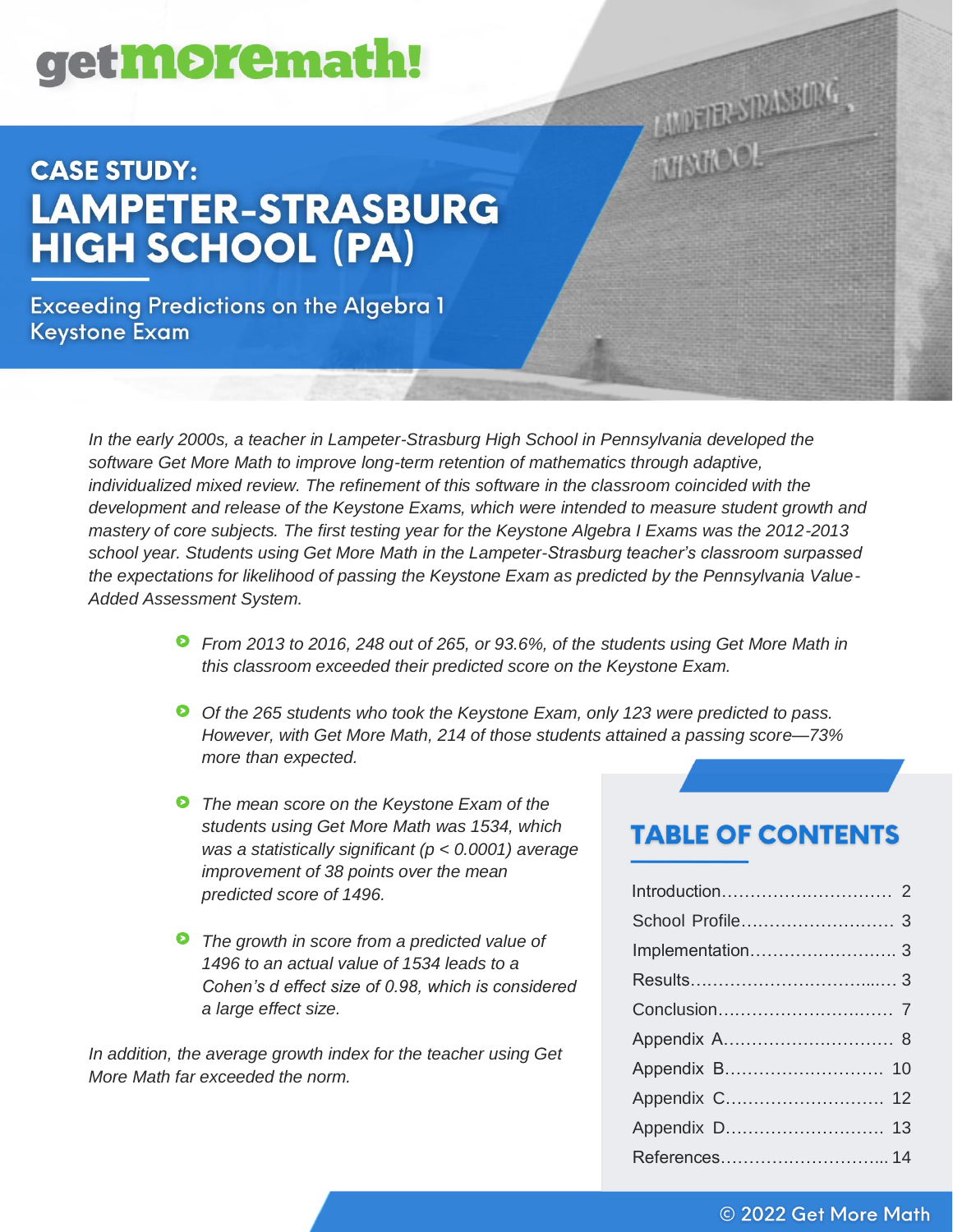#### **Introduction**

Mathematics teaching and learning has come under scrutiny in the last several years, particularly in the United States. On the 2018 PISA, students from the United States ranked  $37<sup>th</sup>$  out of 78 educational systems assessed in mathematics (Schleicher, 2019, p. 7). Educational experts have long debated the merits and challenges of conceptual versus procedural understanding, individualized instruction, and how students learn best. Two evidence-based strategies that address long-term retention and student learning are retrieval practice and differentiation.

Retrieval practice is simply recall of knowledge over time, which reinforces learning by pulling information out of the brain rather than trying to improve retention by re-listening, rereading, or reobserving. For mathematics in particular, Kim et al. (2013) posited that mastering cognitive skills benefits from distributed practice (p. 31). When retrieval practice is interleaved, spaced, and varied, learners mimic how we experience life, which makes our memory stronger (Brown et al., 2014, p. 66). Brown et al. (2014) further explained our misunderstanding of massed practice—most people insist that repetitively practicing a concept with a single focus will help us to master it (p. 47). However, research in cognitive science does not support this idea. While educators often perceive distributed retrieval practice as an assessment tool, it functions as a learning tool that produces "desirable difficulty during learning" (Roediger & Karpicke, 2006, p. 254).

While incorporating appropriate retrieval practice and other learning strategies is possible without technology, there are ways that computers can address complex issues and analyses that are beyond the capacity of most teachers. Get More Math is a program that provides adaptive, individualized, cumulative practice for mathematics students to increase long-term retention. Get More Math leverages research-based retrieval practice using spacing and interleaving. The software determines which skill a student should attempt founded on data about the student's strengths, weaknesses, and time since last practicing each skill.

Another way Get More Math addresses complex student needs is through content differentiation. Get More Math is not an instructional tool, so it allows the teacher to deliver the appropriate instruction for students while the software dynamically provides practice problems that are tailored to each student's needs. The program intelligently selects problems for a student from a set of teacher-assigned skills based on each student's past successes and failures, providing each student with a differentiated experience. Little et al. (2009) explained, "the value of differentiation [is] to respond to student readiness… [and provide] opportunities for all students to work with tasks that challenge them" (p. 42). Get More Math also scaffolds individual skills to meet students at the appropriate level. This multi-level approach to individualization of practice keeps students in their zone of proximal development. Murray and Arroyo discussed accessing a student's zone of proximal development as integral in making learning efficient and effective (p. 749).

Get More Math was created by a mathematics teacher in the early 2000's and was refined for over a decade in the classroom before being released to a set of pilot schools in Pennsylvania. This document will discuss the results that the first school using Get More Math experienced when the creator of the software implemented it in his classroom.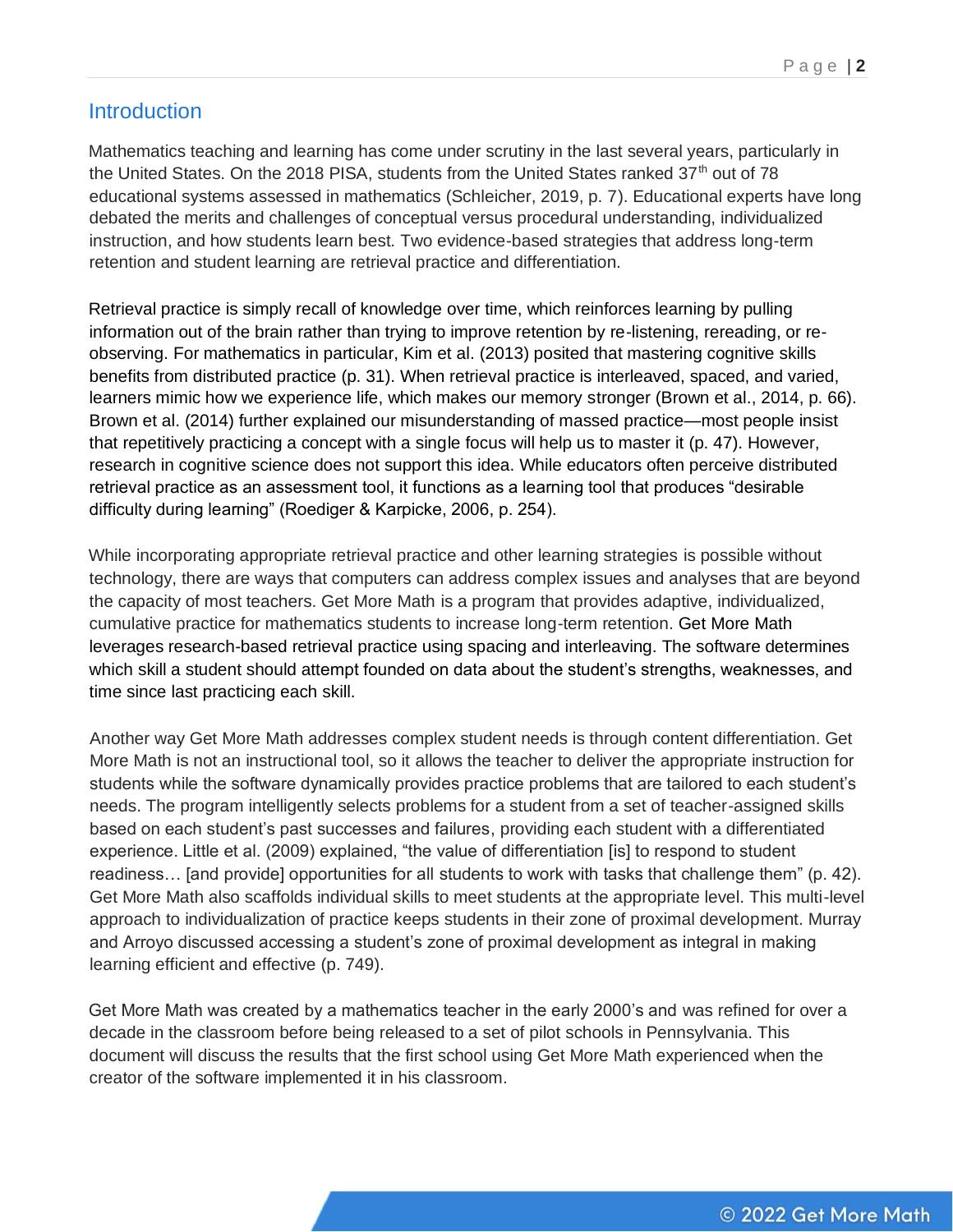# School Profile

Lampeter-Strasburg School District is in central Lancaster County in Pennsylvania, serving the townships of Lampeter and Strasburg and the historic borough of Strasburg. For the years discussed in this study, L-S High School graduated about 250 students per year. According to recent data from the National Center for Education Statistics, the high school had an enrollment of 972 students in the 2020-2021 school year (NCES, 2022). Of those students, approximately 17% were minority or two or more races. The high school is a Title I school with about 21% of the student body economically disadvantaged and receiving free or reduced-price lunches.

#### Implementation

The creator of Get More Math began teaching high school math in 1996. Beginning with his first year, he experimented with strategies to improve long-term retention. He built the first version of Get More Math software in 2004 and continued to refine it in his classroom through 2016.

In the 2012–2013 school year, the Keystone Algebra I Exam was mandated by the state of Pennsylvania for all students as an end-of-course assessment upon completing Algebra I. That, along with the existing Pennsylvania Value-Added Assessment System (PVAAS) used to measure student growth, provided a robust environment in which to measure the growth and achievement of the students using Get More Math software.

Get More Math was utilized in two different levels of Algebra I for ninth grade students; most students took the course for a full year of block scheduling, while about 20% took it for one semester of block scheduling. For this document, those students are not disaggregated into subgroups. However, the results of this study show significant growth across different ability levels, which are typically demarcated by predicted scores generated by the PVAAS model. The data from the Algebra I classes discussed in the study span the Keystone Exam testing years from 2013 to 2016.

### Results

The results of using Get More Math were significant for student growth. To measure growth, Pennsylvania uses the Pennsylvania Value-Added Assessment System, or PVAAS, to make predictions about student scores. According to the Pennsylvania Department of Education, nonpartisan researchers have called the PVAAS approach one of the most reliable approaches in measuring student growth (Pennsylvania Department of Education, 2021a). In order to determine an estimated likelihood of passing the Algebra I Keystone Exam, the PVAAS model uses all appropriate, available prior state assessment scores for an individual and then creates a predicted score based on the profile of all students who had similar previous scores (Pennsylvania Department of Education, 2021b). The state calculates the probability of a student scoring greater than or equal to the cut score for proficiency based on the predicted score and the associated standard error for that student profile.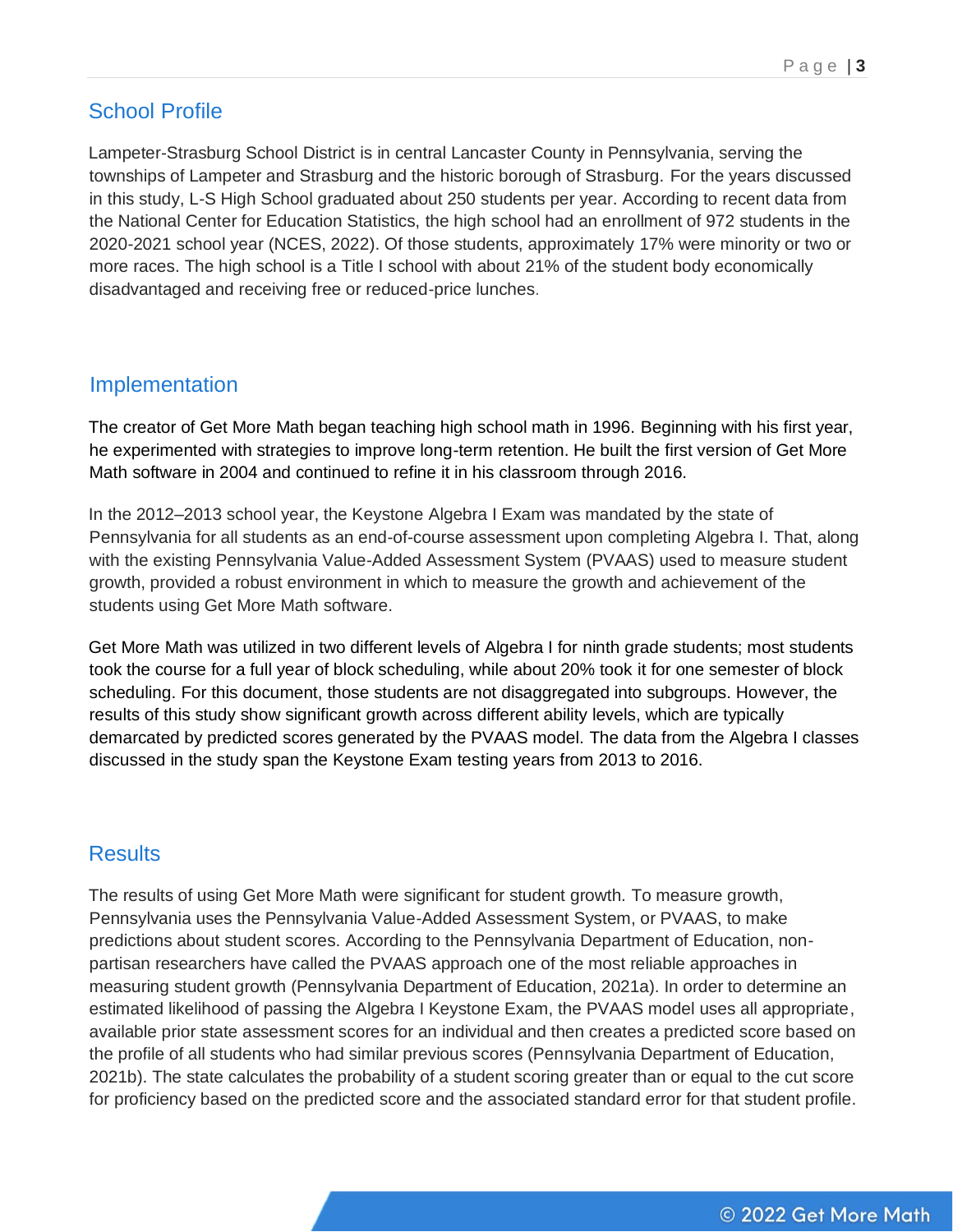The first notable measure of growth for L-S students was in the number of students who were predicted to pass the Keystone Algebra I Exam versus the number of students who passed (see Figure 1). From 2013 to 2016, only 123 out of 265 students using Get More Math with this teacher were predicted to pass, or fewer than half. However, 214 ended up passing the exam—over 80%, which is notably higher than the typical Pennsylvania pass rate of 60% to 70%.



#### Figure 1: Keystone Exam Proficiency, L-S Algebra I Pilot GMM Cohort, 2013-2016

While not all students attained a rating of proficient or advanced, most of the students who did not still showed growth. Of the 265 students in the 2013 to 2016 study, 248 students scored better than they were predicted to score, an astounding 94%.

In Figure 2 below, the results of the 2016 PVAAS data are displayed for each individual student (for raw data, see Appendix A). Predicted results are shown by red and blue bars, while actual results are shown by the additional green bars, except for the two students who scored lower than predicted. Bold horizontal lines indicate the threshold ratings of Basic, Proficient (1500—the minimum passing score), and Advanced.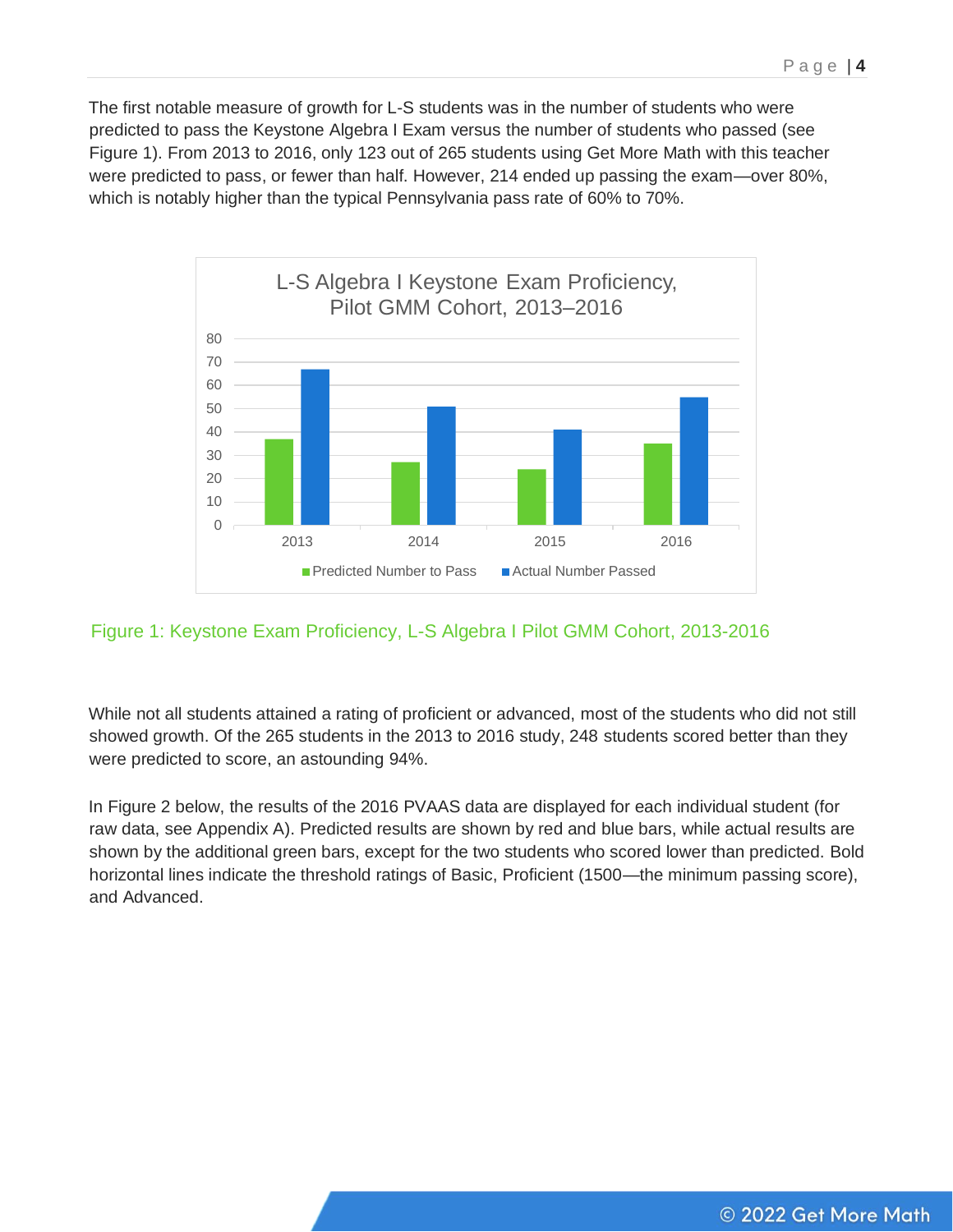

Figure 2: Keystone Algebra I Exam Predicted & Actual Scores, L-S Algebra I, 2016 (see Appendix B for 2013–2015 graphics)

From 2013 to 2016, the average predicted score for students in these Algebra I classes was 1495.9. The average actual score for those students was 1534.2. This is a statistically significant improvement (p < 0.0001, see Appendix C) of 38.3 points over the predicted average. Using Cohen's *d*, with pooled standard deviation, the effect size of this average score increase is 0.98 (see Appendix C), which meets the criteria for a large effect size.

The growth in scores for this L-S teacher utilizing Get More Math was not exclusive to low-achieving students. The scatterplot in Figure 3 plots the predicted scores vs. the actual scores for the 265 students in this study. The line of best fit is also plotted with these points  $(r = 0.795)$ . The slope of 0.96, slightly less than 1, for the line of best fit, indicates that growth was consistent across all levels of achievement, with an inclination towards increased growth for low-achieving students. The line  $y = x$  is also plotted on the graph to show the expected line of best fit when the actual score matches the predicted score for each student.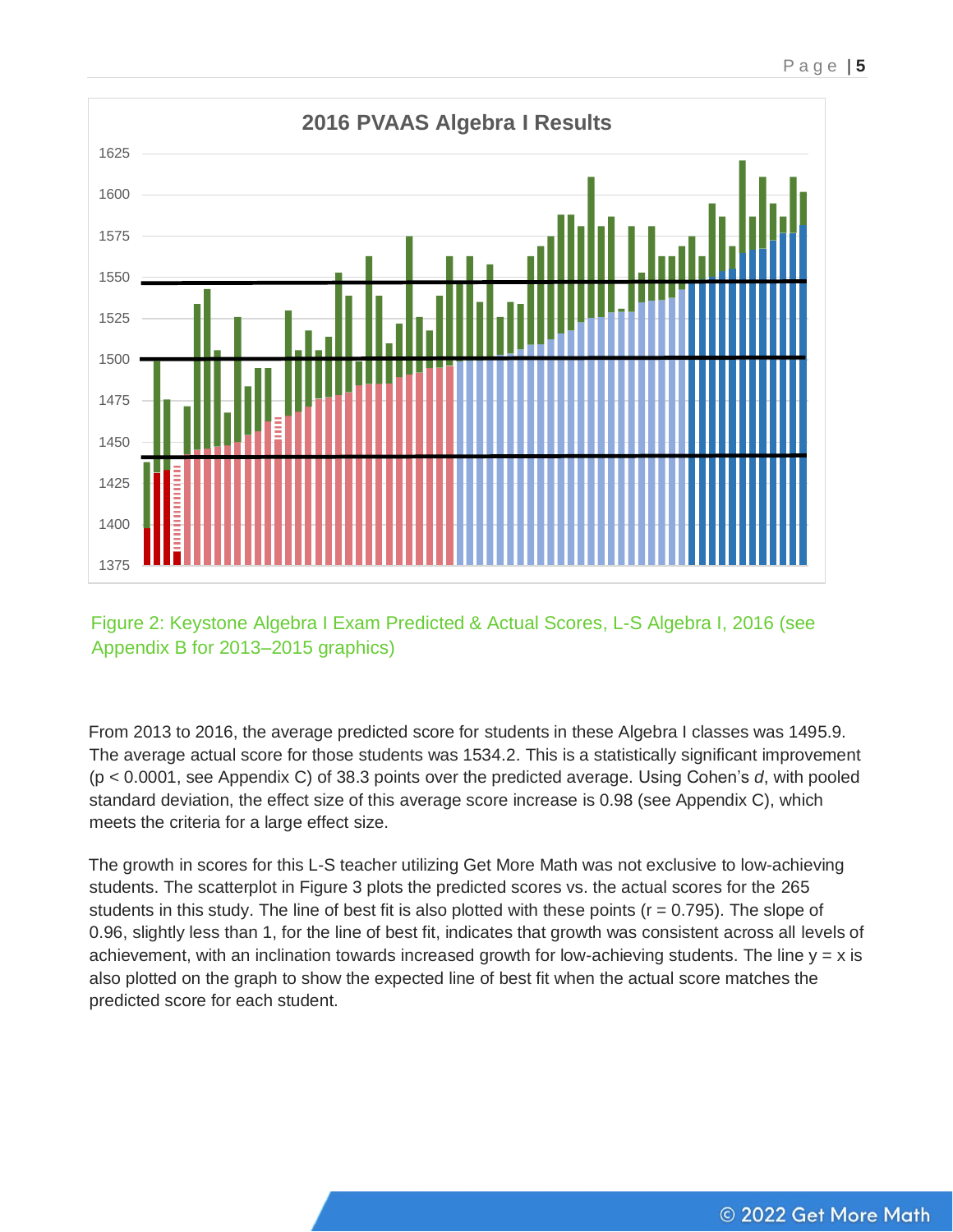



Figure 3: Predicted Score vs. Actual Score Scatterplot, L-S Algebra I, 2013-2016

The Pennsylvania Value-Added Assessment System distills growth measures down to one number, the average growth index, which can be compared across schools and districts. The growth index is also rolled into a three-year composite score. For this L-S classroom, the three-year composite growth index was 16.41 for 2014 to 2016. This is not an average of those three years but a compilation of the data across those three years. The growth index of each individual year for this teacher from 2014 to 2016 is shown below in Figure 4; over this time period the indices hovered between 7 and 13.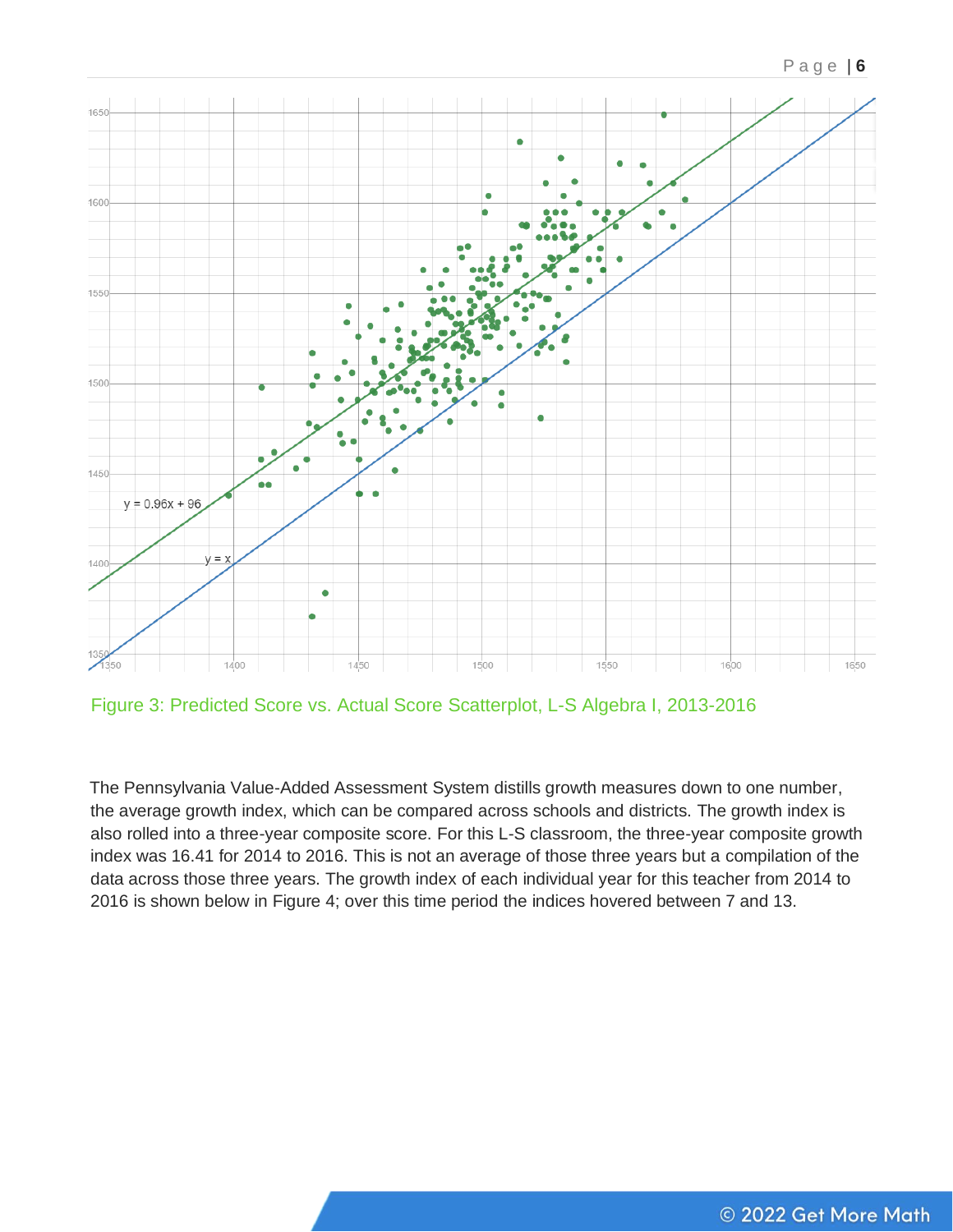

Figure 4: PVAAS Average Growth Index, L-S Algebra I, 2014-2016

The average growth index is a measurement of how many standard errors away from a growth measure of zero a set of students has scored (Pennsylvania Department of Education, 2021b, p. 20). Thus, scores between negative one and one are considered to have met the growth standard, as they are within one standard error of zero, showing evidence of no difference between the actual achievement and the expected achievement. Average growth indices greater than two are considered exceptionally good, as they are greater than two standard errors from a growth measure of zero.

### **Conclusion**

The impetus behind Get More Math was one teacher's recognition that traditional math teaching techniques did not maximize his students' long-term retention. By utilizing technology and implementing Get More Math software, his students were able to show statistically significant growth over their predicted scores on the Keystone Algebra I Exam. This growth led to Lampeter-Strasburg High School achieving the third highest ranking in the state with their average growth index in 2016 (see Appendix D).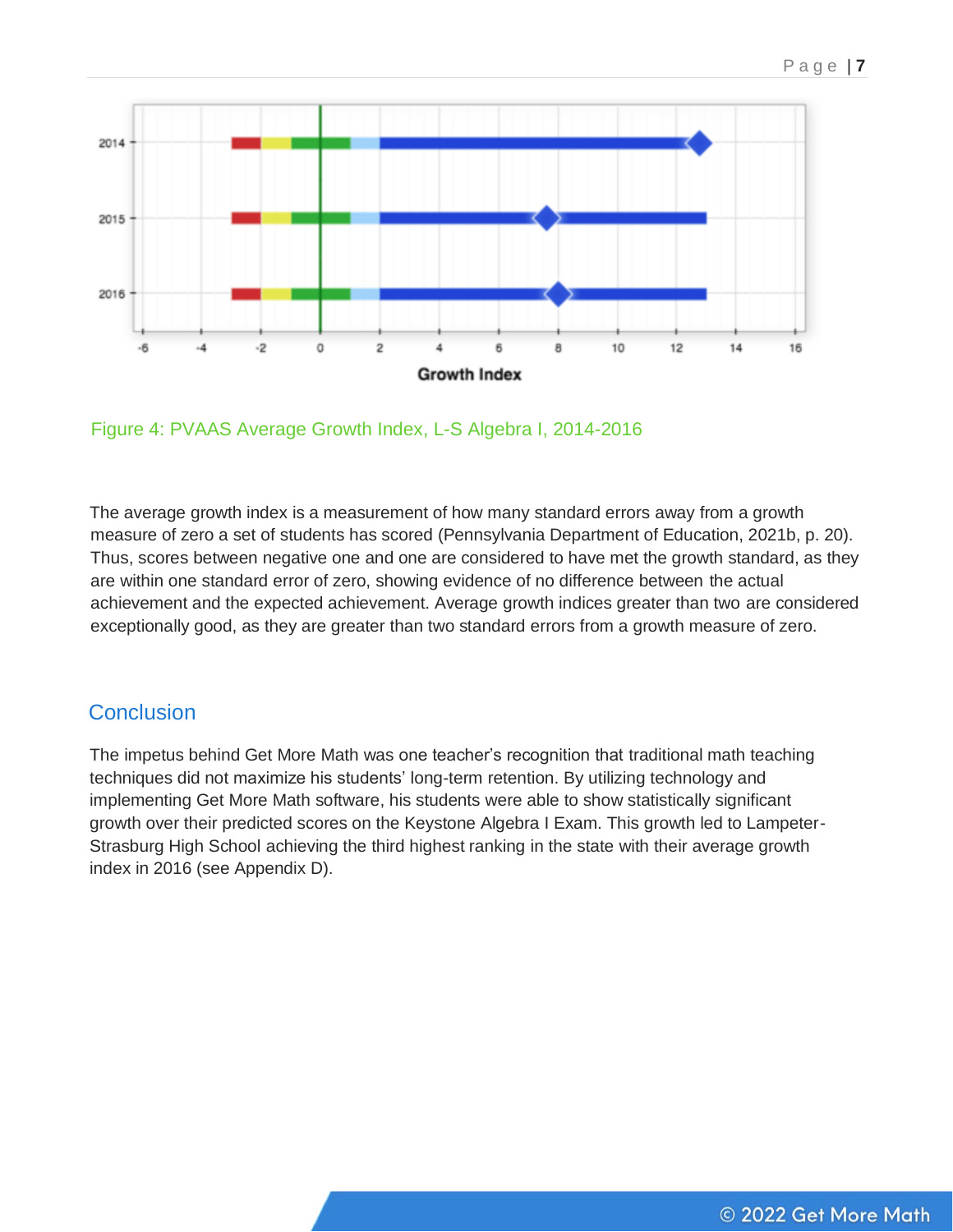#### Appendix A: Predicted & Actual Keystone Algebra I Scores, L-S Algebra I, 2013–2016

(Values in bold text indicate actual scores that were greater than predicted scores. Green cells indicate proficient scores, while blue cells indicate scores that were not proficient but still exceeded the predicted score.)

| <b>Predicted</b> | <b>Actual</b> |
|------------------|---------------|
| 1581.7           | 1602          |
| 1577             | 1611          |
| 1576.9           | 1587          |
| 1573.2           | 1649          |
| 1572.4           | 1595          |
| 1567.5           | 1611          |
| 1566.9           | 1587          |
| 1565.9           | 1588          |
| 1564.8           | 1621          |
| 1556.3           | 1595          |
| 1555.4           | 1622          |
| 1555.3           | 1569          |
| 1553.8           | 1587          |
| 1550.6           | 1595          |
| 1549.4           | 1591          |
| 1548.8           | 1563          |
| 1548.7           | 1563          |
| 1547.6           | 1575          |
| 1547             | 1569          |
| 1545.7           | 1595          |
| 1543.4           | 1581          |
| 1543.2           | 1557          |
| 1542.9           | 1569          |
| 1539             | 1600          |
| 1538             | 1576          |
| 1537.7           | 1563          |
| 1537.2           | 1612          |
| 1537             | 1582          |
| 1537             | 1574          |
| 1536.7           | 1575          |
| 1536.5           | 1587          |
| 1536.2           | 1563          |
| 1536             | 1581          |
| 1534.8           | 1553          |
| 1533.8           | 1526          |
| 1533.8           | 1512          |
| 1533.3           | 1581          |
| 1533.3           | 1524          |
| 1533.2           | 1595          |
| 1533             | 1588          |
| 1532.8           | 1604          |
| 1532.4           | 1588          |
| 1532.4           | 1583          |

| 1531.7           | 1625        |
|------------------|-------------|
| 1531.1           | 1570        |
| 1530.5           | 1538        |
| 1529.6           | 1595        |
| 1529.3           | 1581        |
| 1529.3           | <b>1531</b> |
| 1529.1           | 1560        |
| 1528.8           | 1587        |
| 1528.4           | 1569        |
| 1528.3           | 1565        |
| 1527.9           | 1520        |
| 1527.5           | 1570        |
| 1527.1           | 1563        |
| 1526.7           | 1591        |
| 1526.7           | 1547        |
|                  |             |
| 1526.1           | 1581        |
| 1525.9           | 1595        |
| 1525.7           | 1547        |
| 1525.6           | 1611        |
| 1525.1           | 1523        |
| 1525             | 1565        |
| 1524.9           | 1588        |
| 1524.2           | 1531        |
| 1523.6           | 1521        |
| 1523.5           | 1481        |
| 1523             | 1549        |
| 1522.9           | 1581        |
| 1522.2           | 1517        |
| 1520.6           | 1550        |
| 1520             | 1543        |
| 1517.8           | 1588        |
| 1517 <u>.7</u>   | 1587        |
| 1517.5           | 1560        |
| 1517.4           | 1541        |
| 1517.3           | 1536        |
| 1516.9           | 1549        |
| 1516             | 1588        |
| 1515.2           | 1634        |
| 1515.1           | 1576        |
| 1514.9           | 1521        |
| 1514.8           | 1570        |
| 1514.8           |             |
|                  | 1569        |
| 1513.9<br>1513.8 | 1551        |
|                  | 1544        |
| 1512.4           | 1575        |

| 1512.3 | 1528 |
|--------|------|
| 1510   | 1565 |
| 1509.7 | 1536 |
| 1509.6 | 1569 |
| 1509.2 | 1563 |
| 1507.8 | 1495 |
| 1507.6 | 1488 |
| 1507.1 | 1555 |
| 1507.1 | 1520 |
| 1506.3 | 1534 |
| 1506.1 | 1547 |
| 1505.8 | 1531 |
| 1504.4 | 1560 |
| 1504.2 | 1538 |
| 1504.1 | 1555 |
| 1504   | 1569 |
| 1503.9 | 1532 |
| 1503.8 | 1565 |
| 1503.8 | 1535 |
| 1503.7 | 1540 |
| 1503.2 | 1526 |
| 1502.9 | 1563 |
| 1502.5 | 1604 |
| 1502.1 | 1543 |
| 1501.8 | 1537 |
| 1501.4 | 1558 |
| 1501.4 | 1526 |
| 1501.2 | 1502 |
| 1501.1 | 1595 |
| 1501   | 1531 |
|        |      |
| 1500.8 | 1550 |
| 1499.6 | 1535 |
| 1499.5 | 1563 |
| 1499   | 1548 |
| 1498.4 | 1558 |
| 1498.4 | 1550 |
| 1498   | 1517 |
| 1496.8 | 1489 |
| 1496.7 | 1543 |
| 1496.3 | 1563 |
| 1496.1 | 1502 |
| 1496   | 1553 |
| 1495.8 | 1521 |
| 1495.7 | 1534 |
| 1495.3 | 1539 |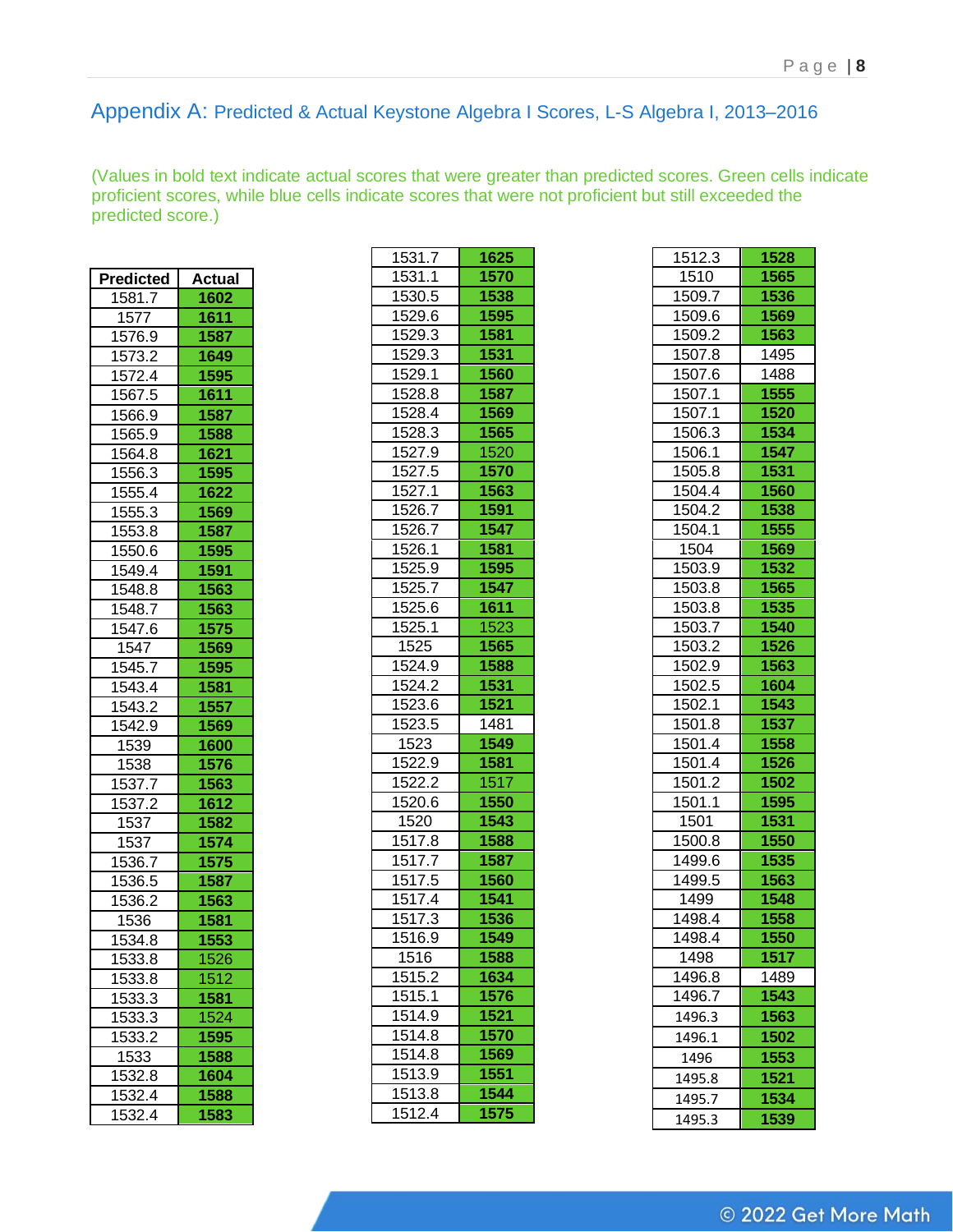| 1540         |
|--------------|
| 1523         |
| 1546         |
| 1518         |
| 1576         |
| 1528         |
| 1524         |
| 1520         |
| 1526         |
| <u>1515</u>  |
| 1570         |
| 1530         |
| 1533         |
| 1498         |
| 1575         |
| 1539         |
| 1507         |
| 1503         |
| 1500         |
| 1521         |
| 1522         |
| 1533         |
| 1491         |
| 1528         |
| 1520         |
| 1547         |
| 1537         |
| 1479         |
| 1496         |
| 1510         |
| 1539         |
| 1502         |
| 1563         |
| 1528         |
| 1547         |
| 1499         |
| 1521         |
| 1541         |
| 1555         |
| 1528         |
| 1540         |
|              |
|              |
| 1524<br>1496 |
|              |

| 1480.4 | 1546        |
|--------|-------------|
| 1480.4 | 1539        |
| 1480.1 | 1504        |
| 1479.8 | 1503        |
| 1479.7 | 1514        |
| 1479.2 | 1541        |
| 1479.1 | 1524        |
| 1478.8 | 1553        |
| 1478.2 | 1533        |
| 1478.2 | 1521        |
| 1477.9 | 1507        |
| 1477.4 | 1521        |
| 1477.4 | 1514        |
| 1477.2 | <b>1520</b> |
| 1476.4 | 1506        |
| 1476.2 | 1563        |
| 1475.7 | 1514        |
| 1475   | 1474        |
| 1474.2 | 1491        |
| 1474   | 1517        |
| 1473.9 | 1500        |
| 1472.6 | 1528        |
|        | 1517        |
| 1472.4 |             |
| 1472.4 | 1496        |
| 1472   | 1514        |
| 1471.7 | 1518        |
| 1471.6 | 1520        |
| 1470.8 | 1513        |
| 1469.6 | 1496        |
| 1468.5 | 1506        |
| 1468.2 | 1476        |
| 1467.3 | 1544        |
| 1467.1 | 1498        |
| 1466.8 | 1524        |
| 1466.3 | 1520        |
| 1466.1 | 1503        |
| 1466   | 1530        |
| 1465.3 | 1485        |
| 1464.8 | 1452        |
| 1464.4 | 1496        |
| 1463.4 | 1510        |
| 1462.6 | 1495        |
| 1462.3 | 1474        |
| 1461.3 | 1541        |
|        |             |

| 1460.4                     | 1504 |
|----------------------------|------|
| 1460                       | 1478 |
| 1459.8                     | 1524 |
| 1459.8                     | 1481 |
| 1459.7                     | 1506 |
| 1459.4                     | 1500 |
| 1457.1                     | 1439 |
| 1456.7                     | 1512 |
| 1456.7                     | 1495 |
| 1456.5                     | 1514 |
| 1455.9                     | 1496 |
| 1454.9                     | 1532 |
| 1454.5                     | 1484 |
| 1453.5                     | 1500 |
| 1452.7                     | 1479 |
| 1450.6                     | 1439 |
| 1450.4                     | 1458 |
| 1450.4                     | 1439 |
| 1450.1                     | 1526 |
| 1449.8                     | 1491 |
| 1448.2                     | 1468 |
| 1447.5                     | 1506 |
| 1446.2                     | 1543 |
| 1445.4                     | 1534 |
| 1444.6                     | 1512 |
| 1443.7                     | 1467 |
| 1443.1                     | 1491 |
| $\frac{1}{442.7}$          | 1472 |
| 1441.7                     | 1503 |
| 1436.7                     | 1384 |
| $\overline{1}$ 433.4       | 1504 |
| 1433.3                     | 1476 |
| 1431.6                     | 1499 |
| 1431.5                     | 1517 |
| 1431.4                     | 1371 |
| 1430.2                     | 1478 |
| 1429.3                     | 1458 |
| 1425                       | 1453 |
| 1416.2                     | 1462 |
| 1413.9<br>1411.2<br>1411.1 | 1444 |
|                            | 1498 |
|                            | 1444 |
| 1410.9                     | 1458 |
| 1397.8                     | 1438 |
|                            |      |

#### P a g e | **9**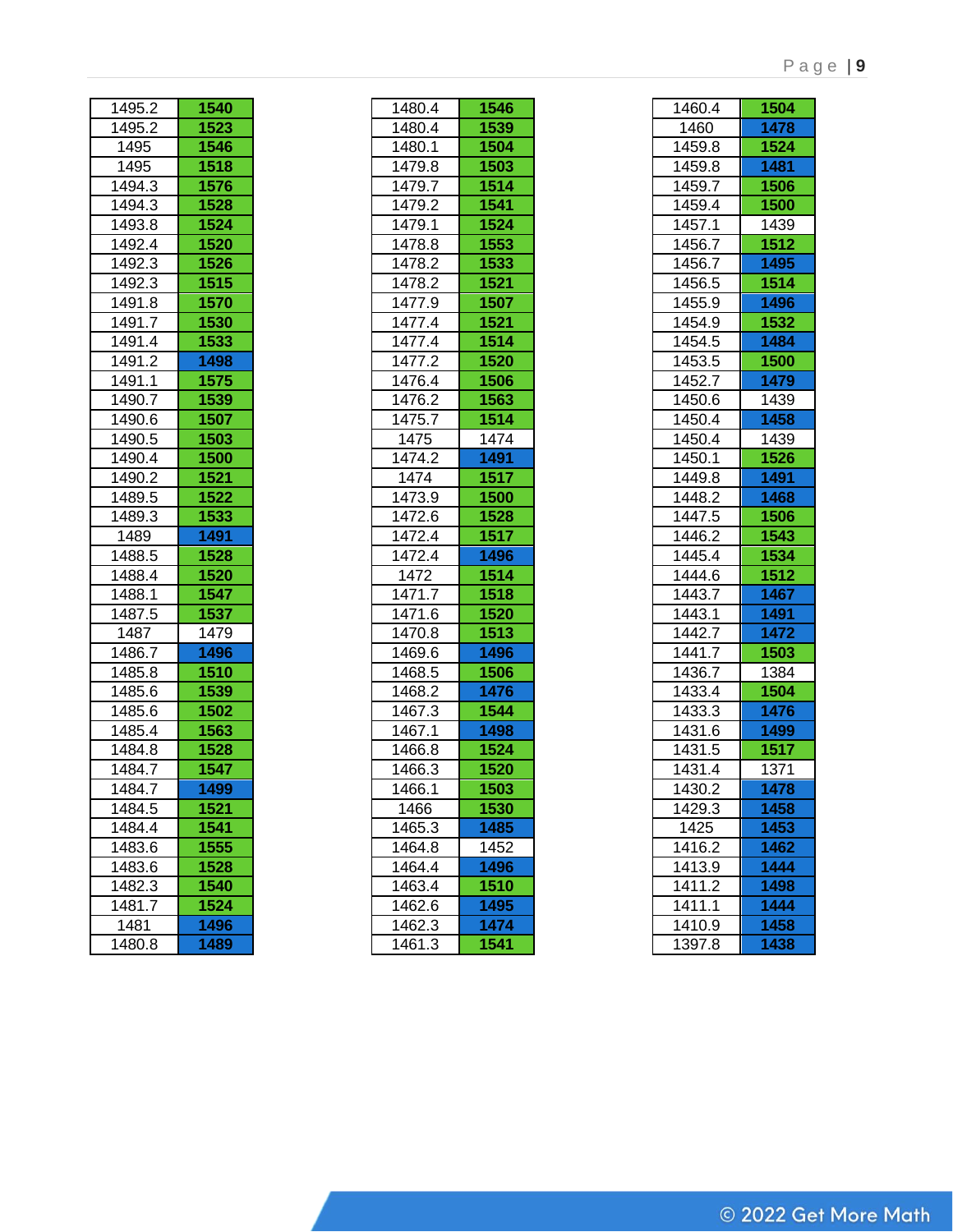

# Appendix B: PVAAS Growth Results, L-S Algebra I, 2013–2016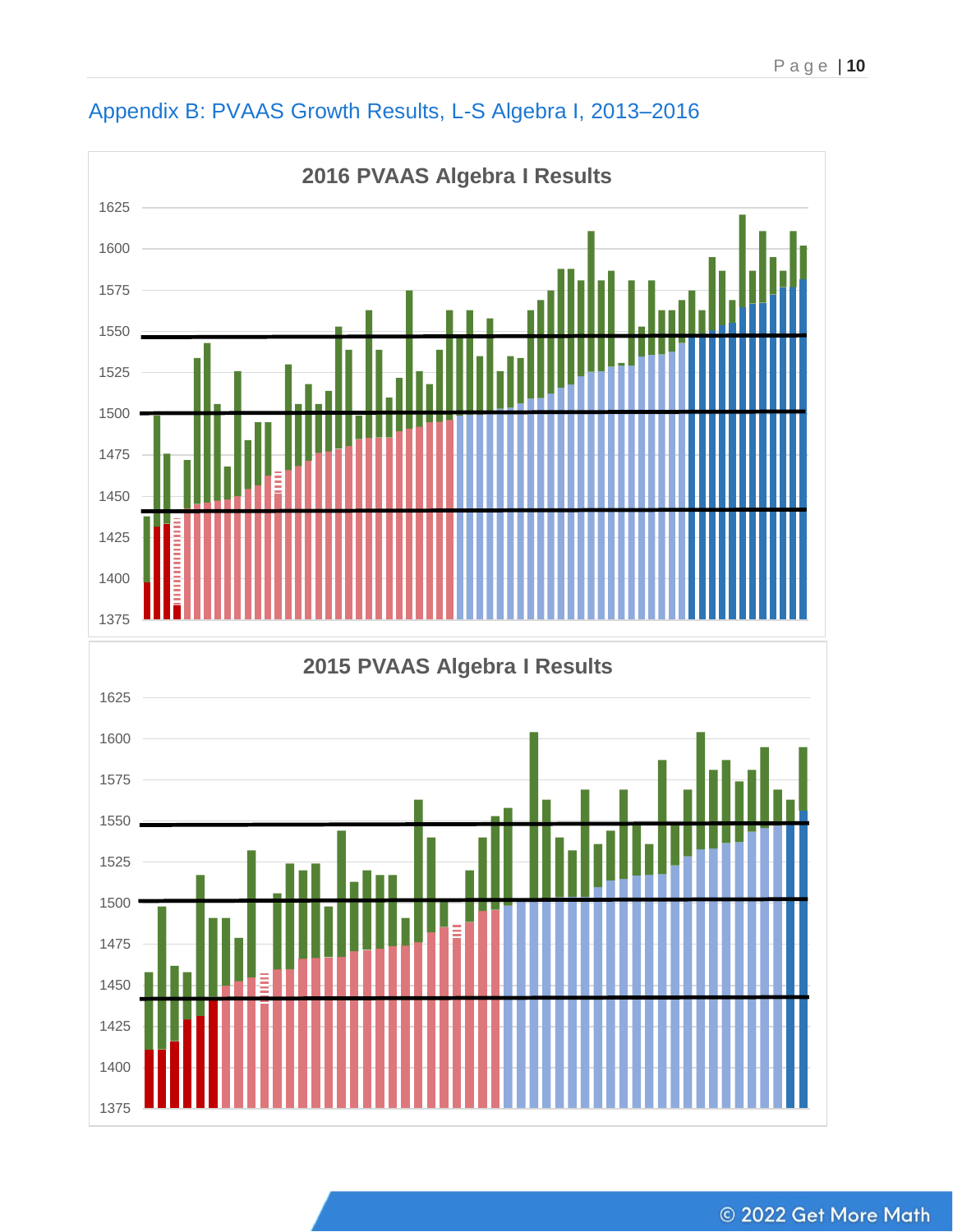



P a g e | **11**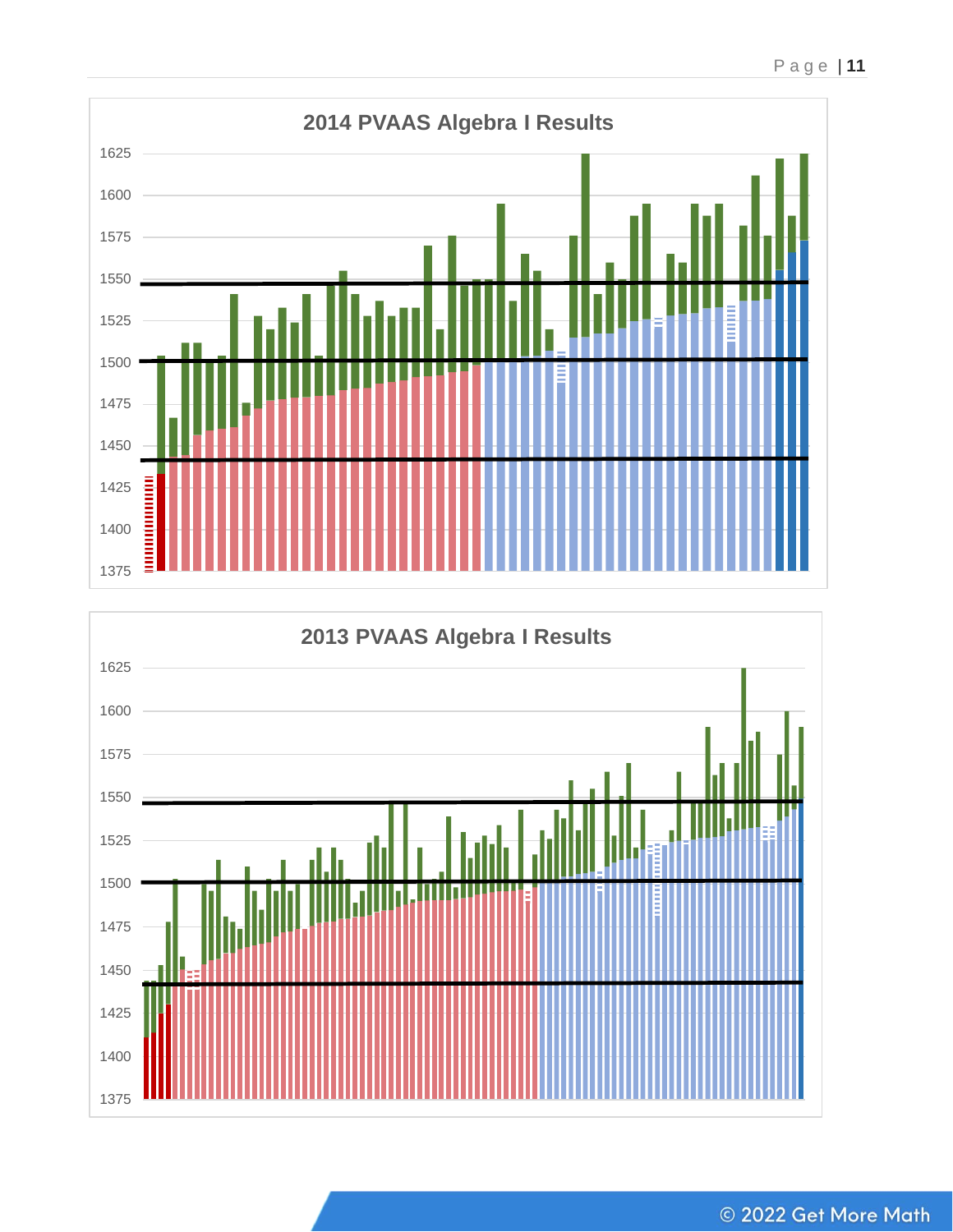# Appendix C: Statistical Tests

#### Actual Scores of Get More Math Students vs. Predicted Scores

**Summary statistics:**

| Column n |  | Mean Variance Std. dev. Std. err.               |  |
|----------|--|-------------------------------------------------|--|
|          |  | predicted 265 1495.90 1239.610 35.20810 2.16281 |  |
| actual   |  | 265 1534.23 1813.386 42.58387 2.61590           |  |

**Two sample T hypothesis test:**

 $\mu_1$ : Mean of actual μ2: Mean of predicted  $\mu_1$  -  $\mu_2$ : Difference between two means  $H<sub>0</sub>: μ<sub>1</sub> - μ<sub>2</sub> = 0$  $H_A: μ_1 - μ_2 > 0$ (without pooled variances)

**Hypothesis test results:**

|                 | Difference   Sample Diff. | Std. Err. | DF                  | <b>T-Stat</b> | P-value  |
|-----------------|---------------------------|-----------|---------------------|---------------|----------|
| $\mu_1 - \mu_2$ | 38.328679                 | 3.3942221 | 509.98681 11.292331 |               | < 0.0001 |

Effect Size for Actual Scores of Get More Math Students vs. Predicted Scores

$$
d = \frac{38.328679}{\sqrt{\frac{42.58387^2 + 35.2081^2}{2}}} = 0.981 > 0.8
$$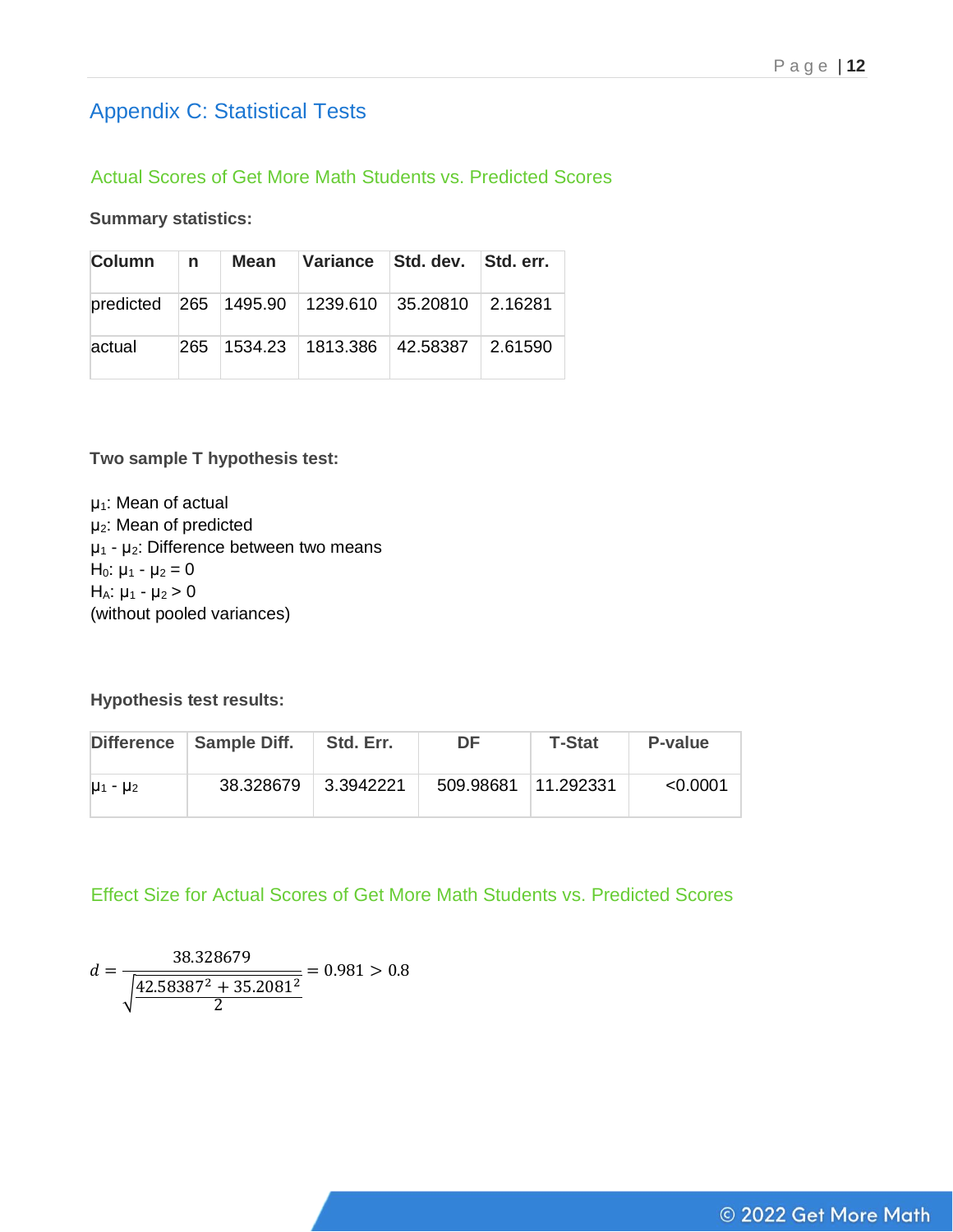# Appendix D: PVAAS Achievement vs. Average Growth Scatterplot, 2016



**School Scatterplot** 

2016 Achievement vs. Average Growth Index, Pennsylvania Schools